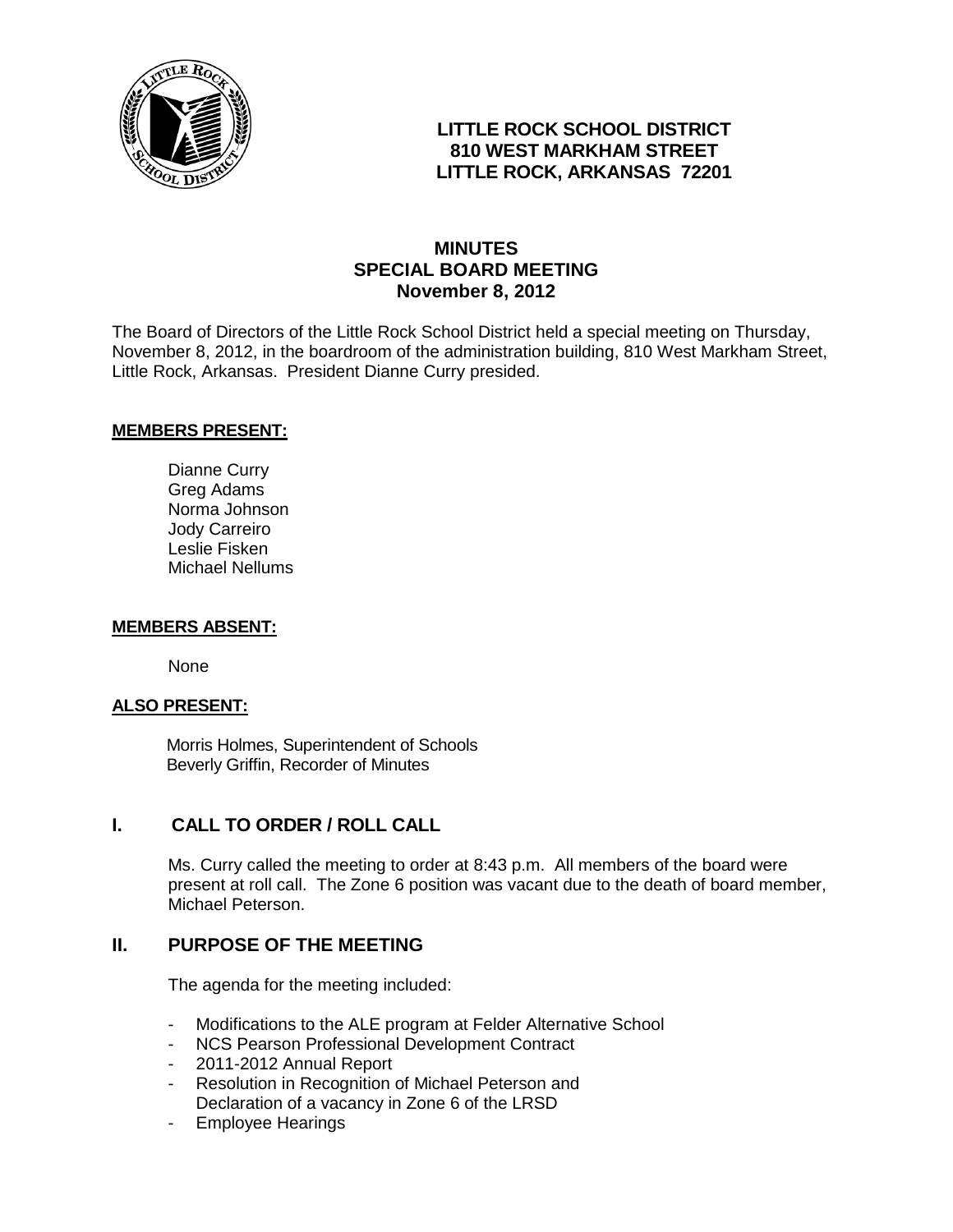## **III. ACTION AGENDA**

### **A. Alternative Learning Environment (ALE) Program Modifications**

The administration presented a recommendation to transfer current Felder Middle School students to a separate wing of the building housing Hamilton High School. Current staff members at Felder Middle and Hamilton High would be utilized to staff the Hamilton / Felder Schools, and any displaced staff would be placed throughout the district in vacant positions for which they are qualified.

These recommendations are based on budgetary considerations and efforts to contain costs of educating students in the alternative programs.

Dr. Nellums moved to approve the administration's recommendation; Mr. Adams seconded the motion and it **carried 6-0**.

### **B. Professional Development Contract: NCS Pearson, Inc.**

The Arkansas Department of Education's Flexibility Plan requires that each Priority School utilize an external provider to assist with implementing school improvement strategies. There are eight LRSD schools designated as Priority Schools: Hall, McClellan, JA Fair, Henderson, Cloverdale, Geyer Springs, Baseline and Wilson.

The District released a Request for Qualifications (RFQ) in June 2012 to solicit proposals from entities interested in serving as external providers of professional development and technical assistance services. A multi-step process was used to review the responses, develop a list and make the final selection by school. The school committees made their recommendations, and the eight Priority schools each selected to receive services from NCS Pearson, Inc. A total of 888 days of services will provided across the eight eligible priority schools.

Mr. Carreiro moved to approve the administration's recommendation; Dr. Nellums seconded the motion and it **carried unanimously**.

Dr. Nellums requested additional information regarding the ACSIP Plan from Hall High School and how well the students performed using the Pearson interventions. He was to discuss with Dr. Holmes and make a request for additional information.

### **C. 2011-2012 Annual Report**

Arkansas law requires the district's annual report to be presented in a public meeting and published in the local newspaper. The 2011-12 annual report was provided as part of the board's agenda, and Ms. Smith was present to respond to questions.

Mr. Carreiro moved to approve the report as presented; Ms. Johnson seconded the motion and it **carried unanimously**.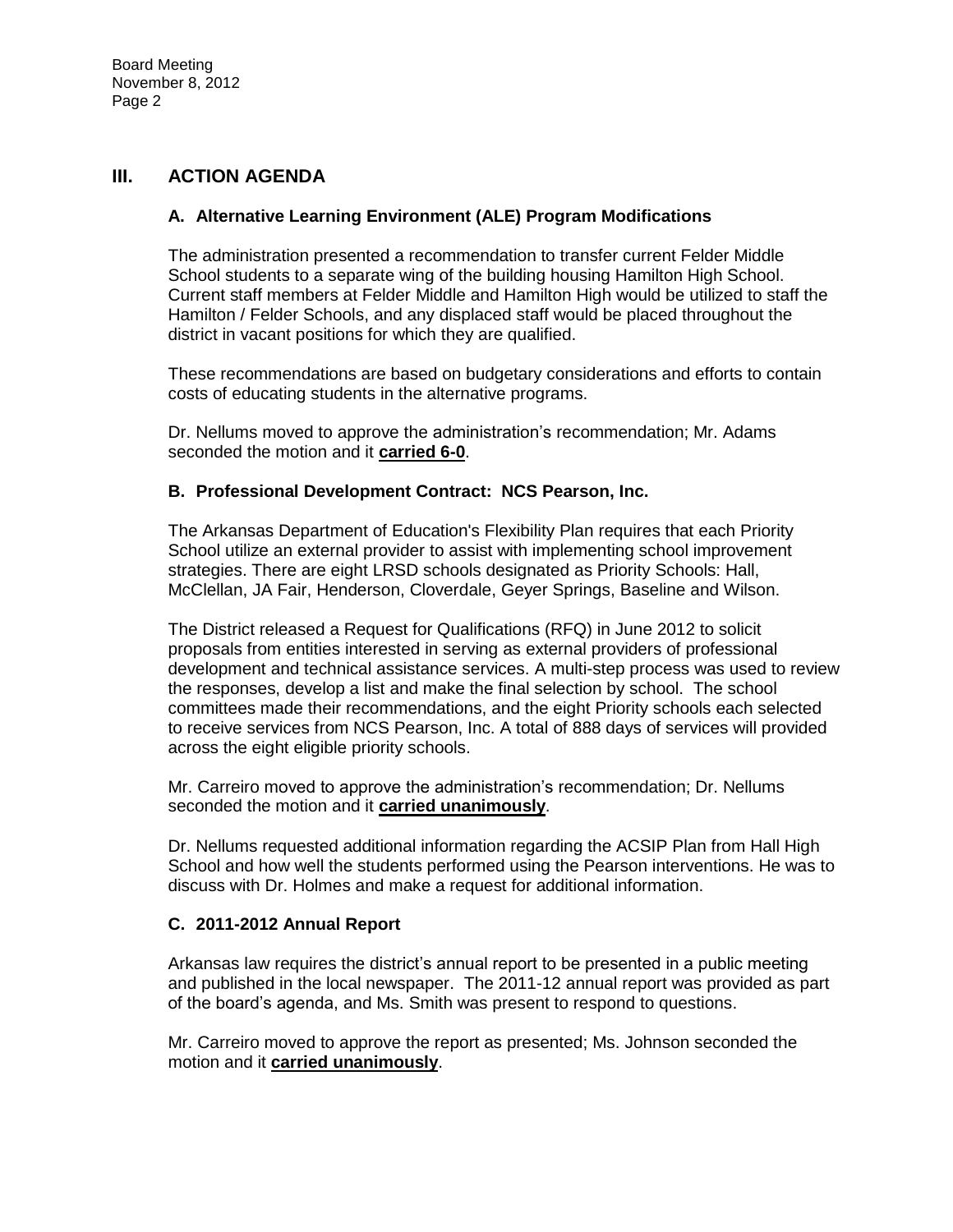### **D. Resolution: Vacancy Zone 6**

By board policy BBBE, Unexpired Term Fulfillment/Vacancies, the board is required to take formal action to declare a position on the board "vacant." In this instance, the vacancy was due to the unexpected death of newly elected Zone 6 representative, Mr. Michael Peterson.

Dr. Nellums made a motion to declare the Zone 6 position on the LRSD board vacant. Ms. Fisken seconded the motion, and it **carried unanimously**.

The board then adopted a resolution honoring Mr. Peterson for his years of service to the LRSD. The resolution was read aloud and will be presented to the family at Mr. Peterson's funeral service on Friday, November 9.

The motion on the resolution was made by Mr. Carreiro and seconded by Ms. Johnson. It **carried unanimously**.

### **E. Employee Hearings**

The first hearing was in response to a request by <Employee 1> for the board to reconsider Superintendent Holmes' recommendation to non-renew her 2010-11 contract. The letter to <Employee 1> was dated April 29, 2011, where she was offered an alternate contract for 2011-12 which specified only that she would be reassigned to a vacant position for which she was qualified.

Khayyam Eddings represented the LRSD in the hearing; <Employee 1> was represented by Britt Johnson.

Laureen Isom, Director of Counseling, was a witness for the LRSD. She reported <Employee 1> was assigned to work as a guidance counselor, but not assigned to any particular group of students. She was assigned the responsibility of writing elementary and secondary curriculum guides and lesson plans. Ms. Isom was <Employee's> supervisor, and she also worked with Dr. Freddie Fields as the coordinator of the superintendent's student cabinet meetings.

Mr. Isom responded to questions from Mr. Johnson regarding the placement of <Employee 1> as the interim coordinator and administrator at Felder during the last school year. Dr. Linda Watson had appointed <Employee 1> to that position; Ms. Isom was not in support of that decision.  $\leq$ Employee 1> is currently assigned as a counselor at Henderson.

Daniel Bowman, a business technology teacher at Central High School, was previously assigned to Felder. He testified on behalf of <Employee 1>, as well as Felder's Registrar Michelle Bonds Hall.

The board convened a brief executive session to review the information provided. They returned to open session at 11:56 p.m. Ms. Fisken made a motion to uphold the superintendent's recommendation to non-renew the terms of <Employee's> contract. Mr. Carreiro seconded the motion, and it **carried 5-1**, with Ms. Curry abstaining.